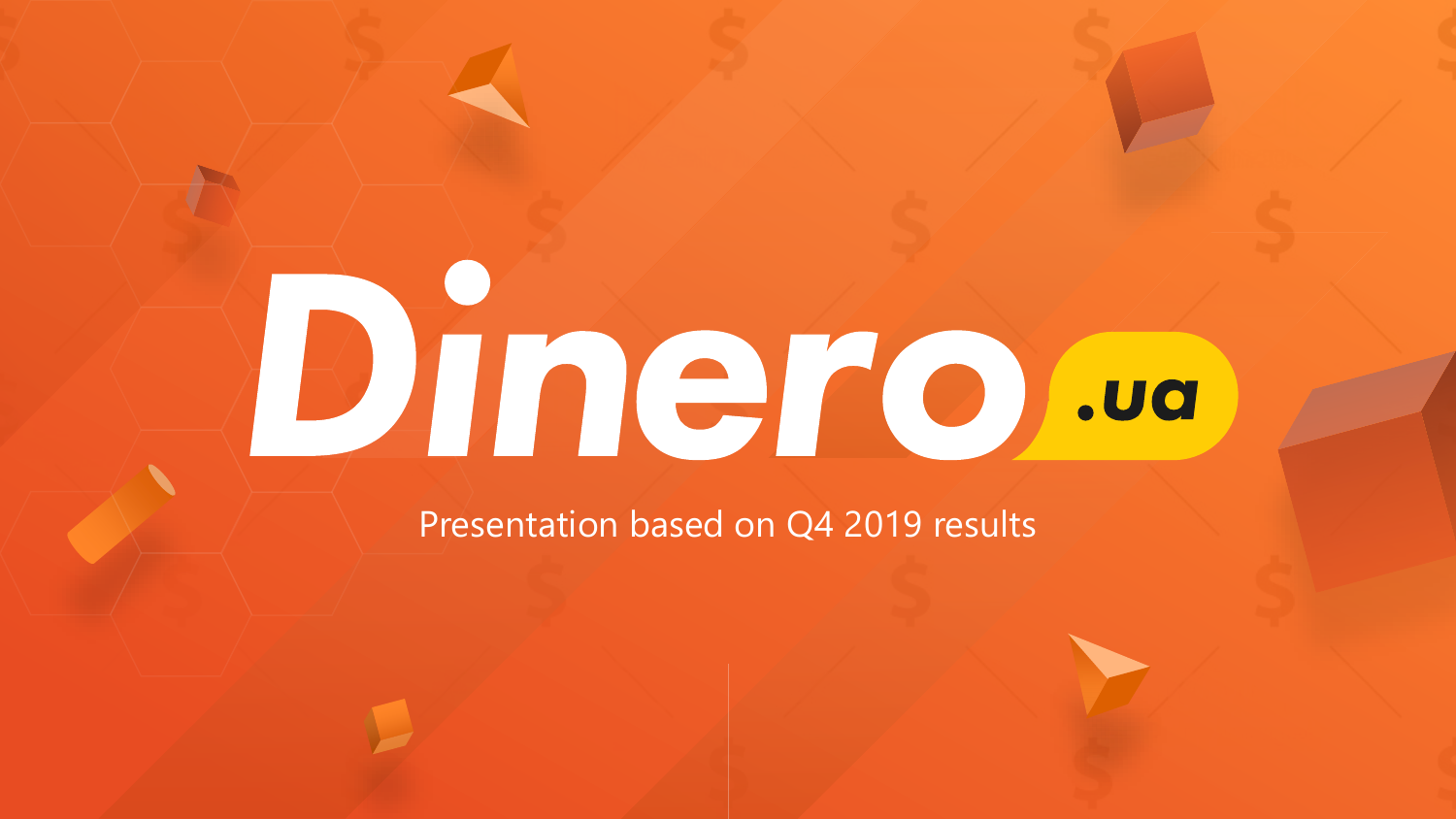## **Ukraine Market overview**

#### **The population of 42 million people**

**2.5% GDP growth** is forecasted by the European Bank of Reconstruction and Development, driven by large external investment and recovering private consumption

Household debt constitutes **5.8% of GDP**, being the lowest in Europe and showing high growth capacity

Foreign reserves increased by **272.4%** from December 2014 to April 2019, growth continues

- USD/UAH and EUR/UAH exchange rates have been relatively stable since 2016, but during 2019 **UAH enjoyed a 11% appreciation against EUR**
	- Consumer loan repayment discipline is similar to **Europe**

# Dinero ...

 $\triangle$  2.5%

2.5% GDP growth is forecasted by the European Bank of Reconstruction and Development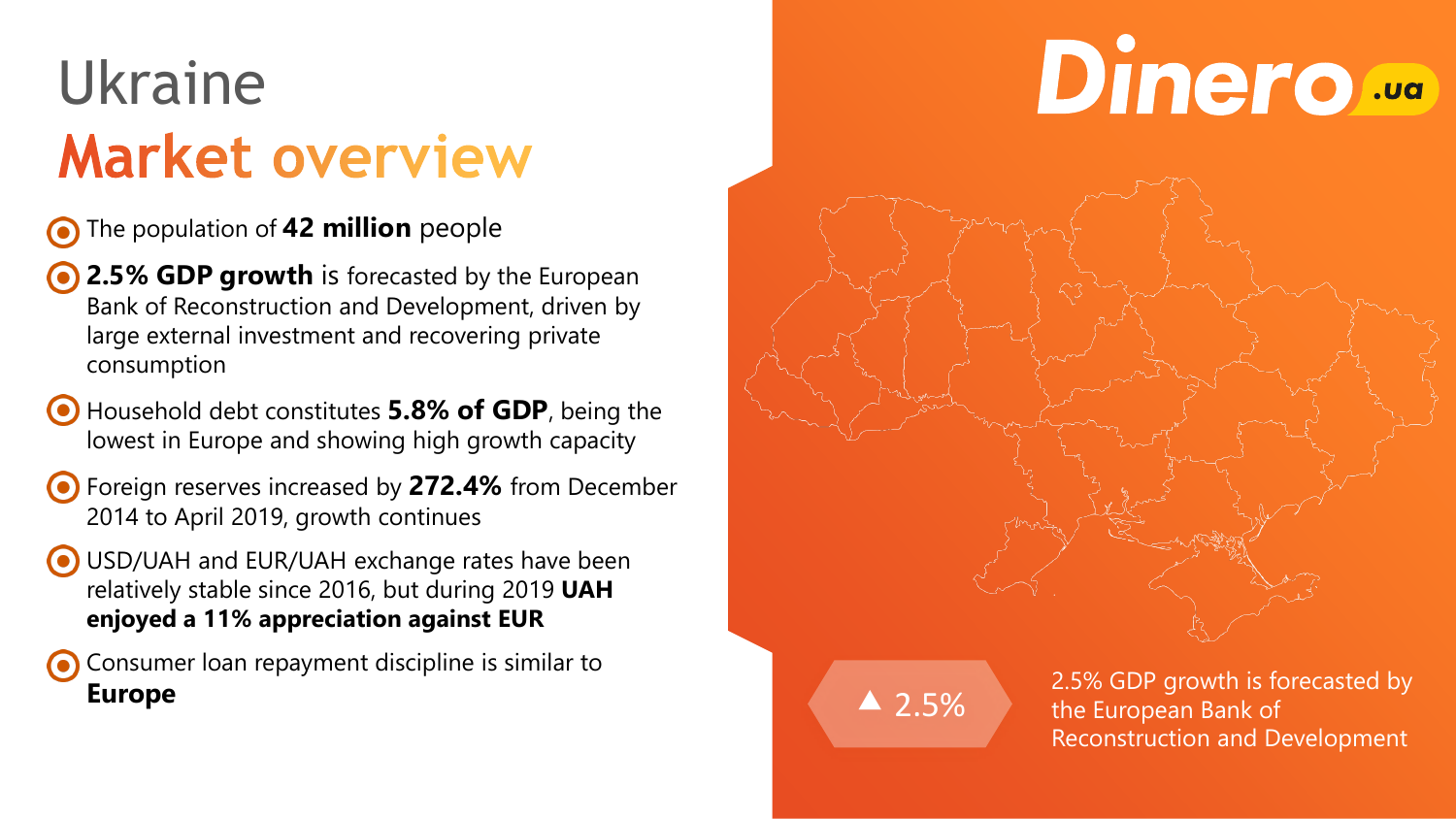#### Company overview

The fastest growing online lender in Ukraine  $(\bullet)$ 

**219** employees

More than **EUR 148 million** in loans originated since October 2017 Issued loan portfolio **increased 5 times** over last 12 months  $(\bullet)$ Average amount of issued loan is **EUR 150 16** offline branches  $\odot$ 



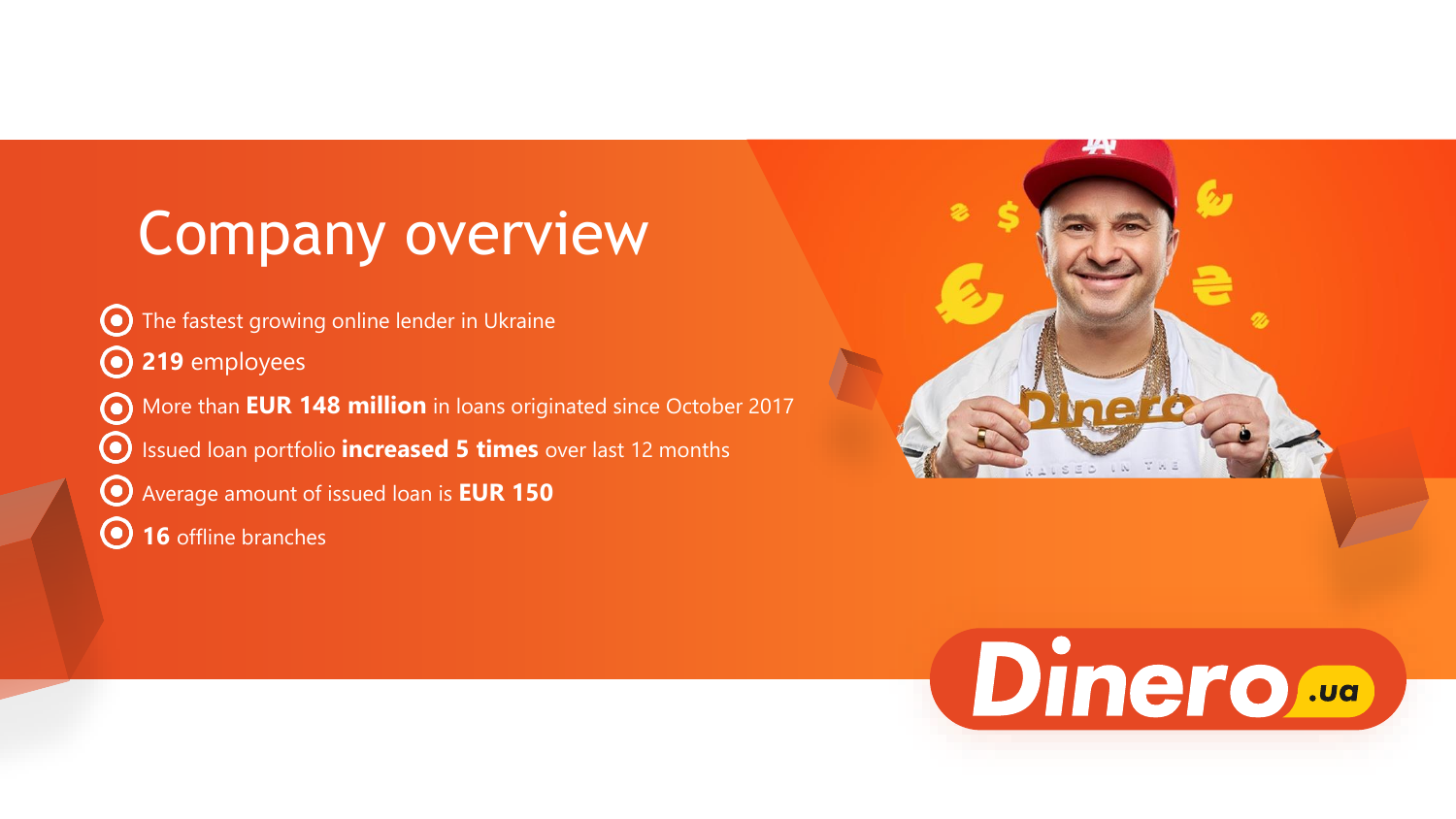

#### **Dinero**

Всі позики БЕЗКОШТОВНО З місяці під 0% **Бро-о-о** 

Стань новим кліє отримай всі по безкоштовн  $\frac{12}{\sqrt{2}}$ 

Як це працює? Довідка Контакти Блог

Мій кабі

Сума позики 12200 Термін позики

## The fastest growing player in the industry

Data approach using **advanced client scoring models** and analytics tools Motivated and well-trained **client support Efficient and professional** in-house debt collection

Dinero...

Advanced and **ready-for-growth** 

**infrastructure**

Growing **offline** presence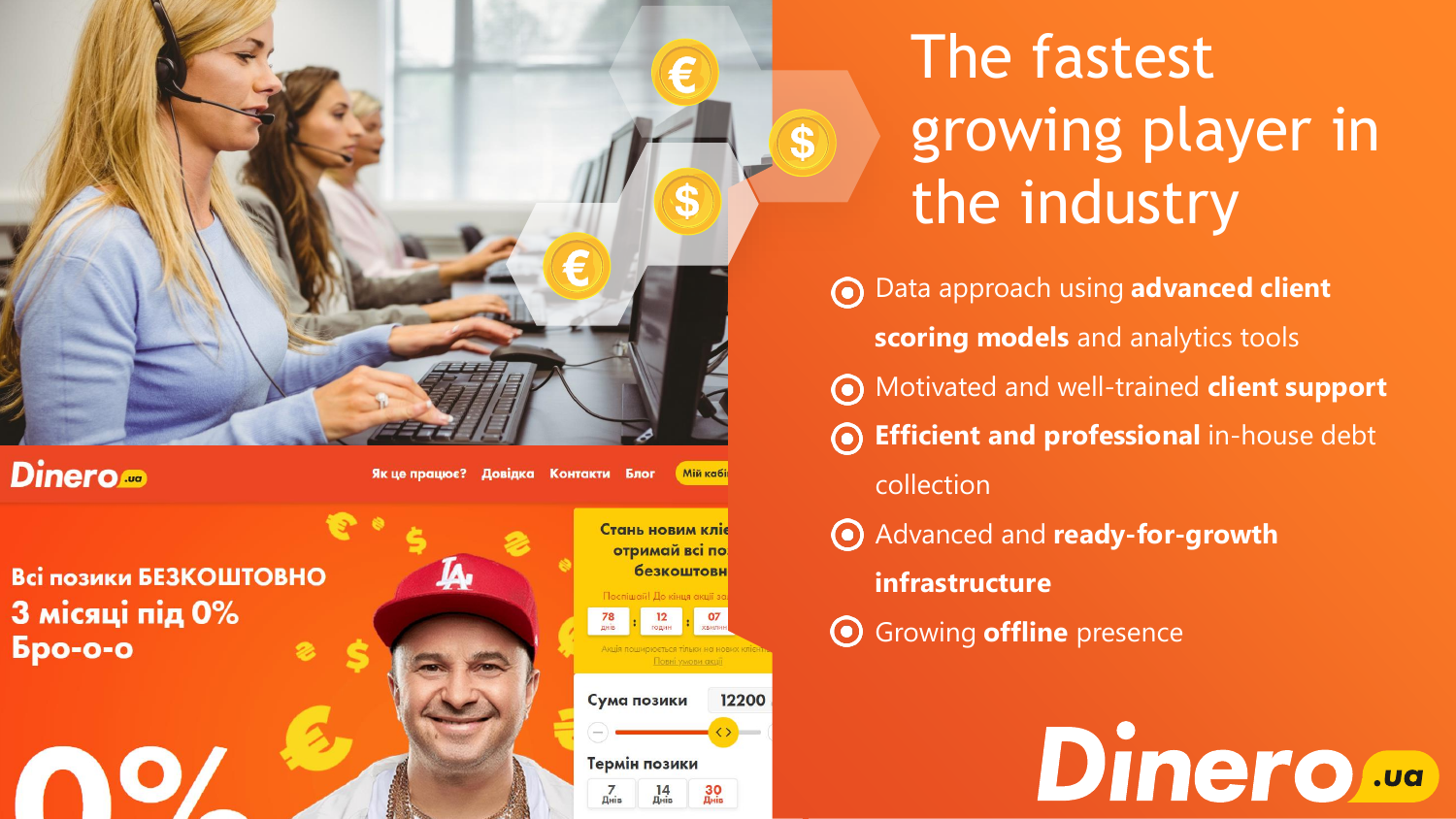#### **Products**

## Dinero ...

- Main business line unsecured consumer single payment loans
- Target audience private individuals at the age of 18-75
- Fully **automated solvency check** (scoring) process
- A client can receive a **loan within 10 minutes** after applying online or visiting a branch

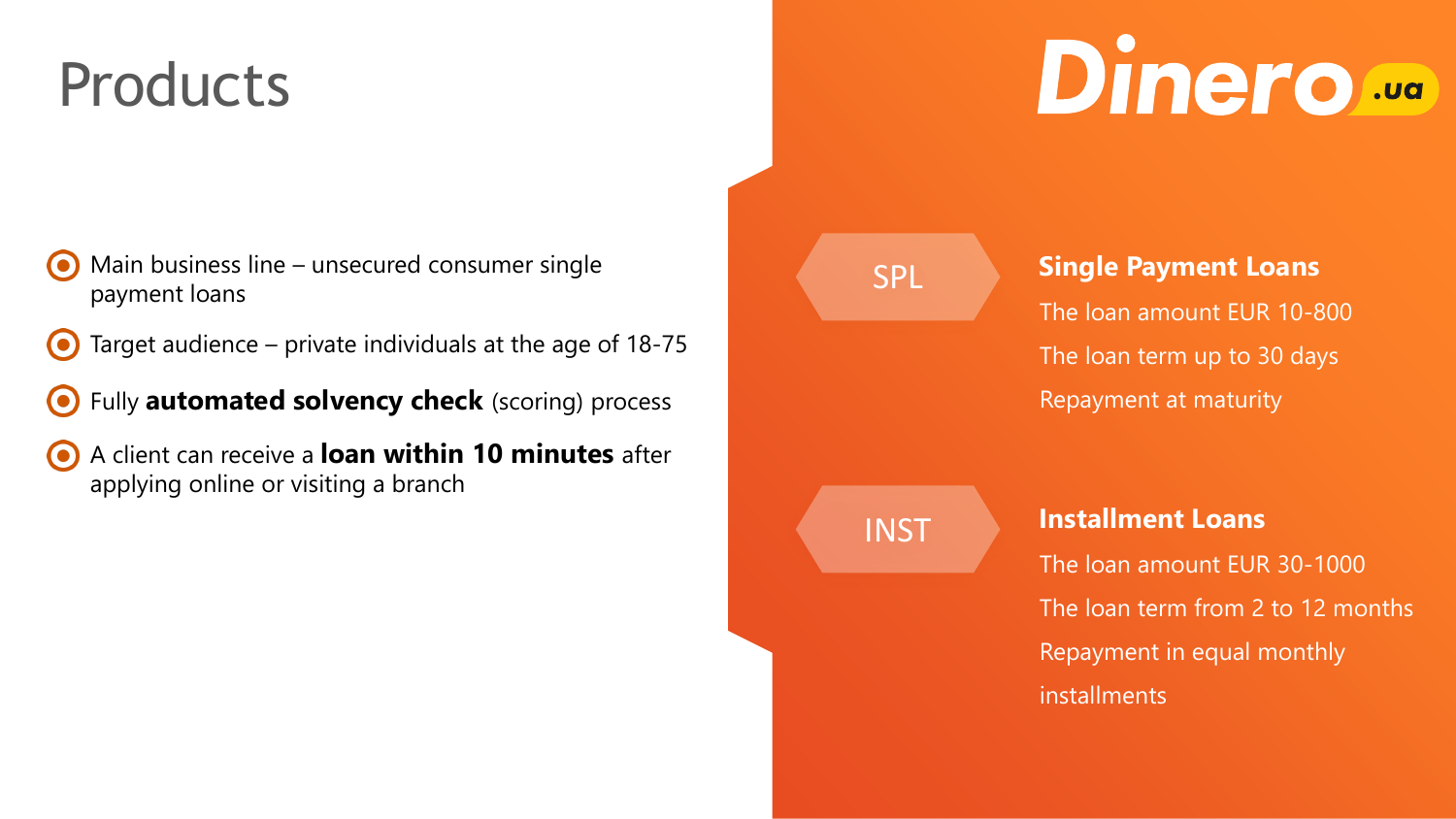#### **Number of loans issued per quarter**



**Q4 2017 Q1 2018 Q2 2018 Q3 2018 Q4 2018 Q1 2019 Q1 2020 Q2 2019 Q3 2019 Q4 2019 Forecast**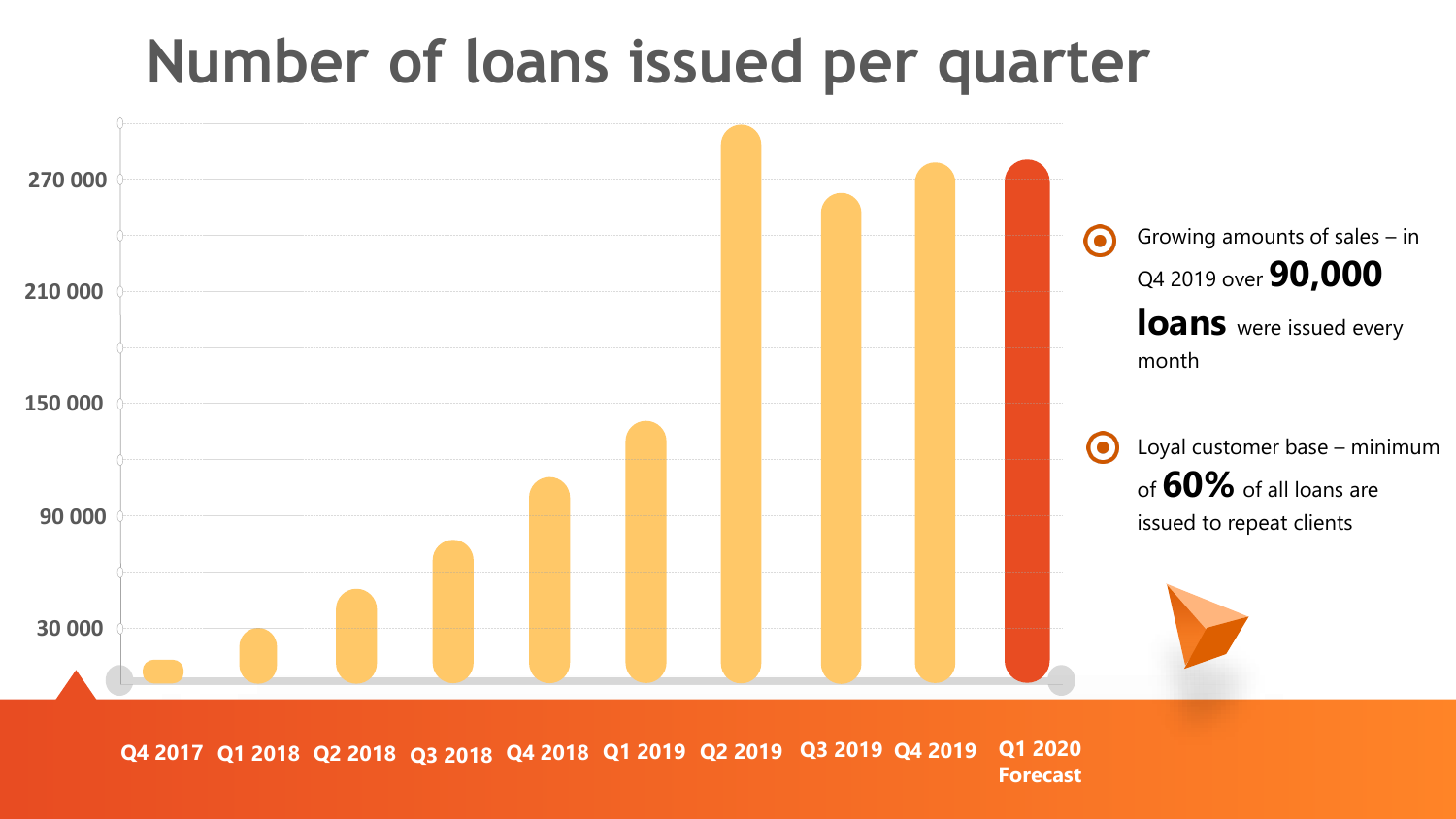#### **Gross loan portfolio in EUR**



Gross loan portfolio increased **3 times** over the

past **12 months** to **EUR 29.5** million

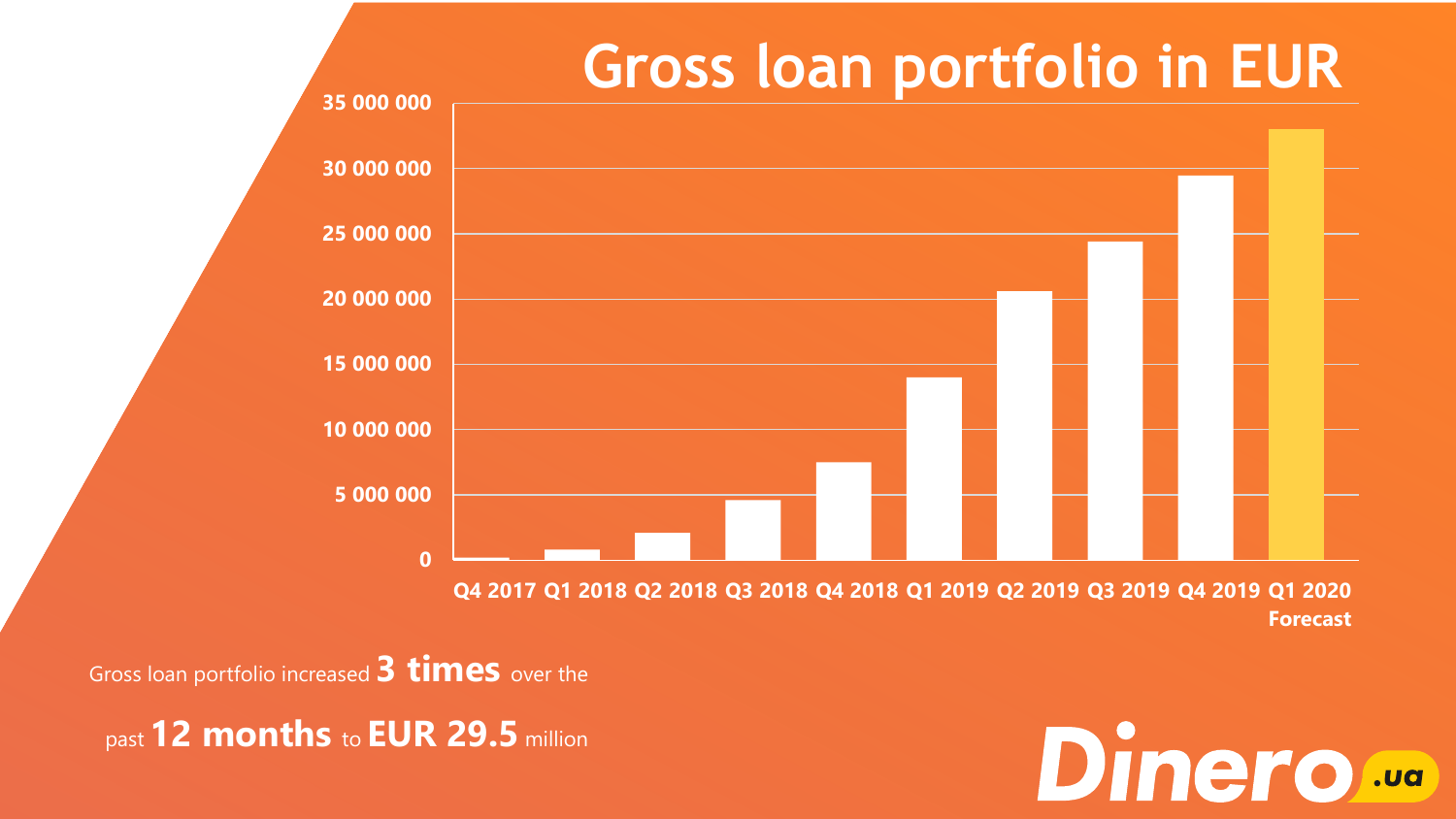

**Q4 2017 Q1 2018 Q2 2018 Q3 2018 Q4 2018 Q1 2019 01 2020 Q2 2019 Q3 2019 Forecast 04 2019**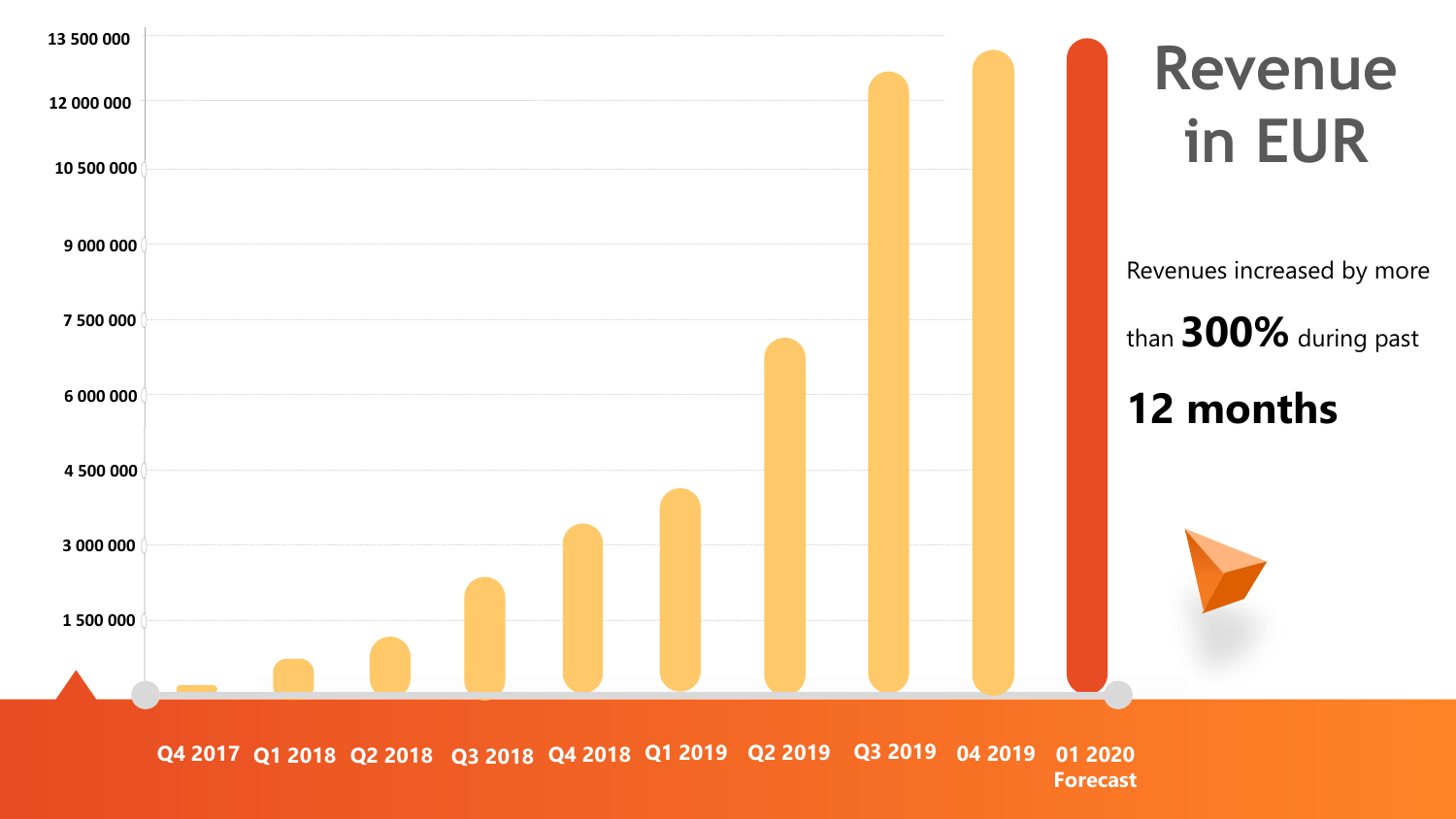#### **Plans for 2020**